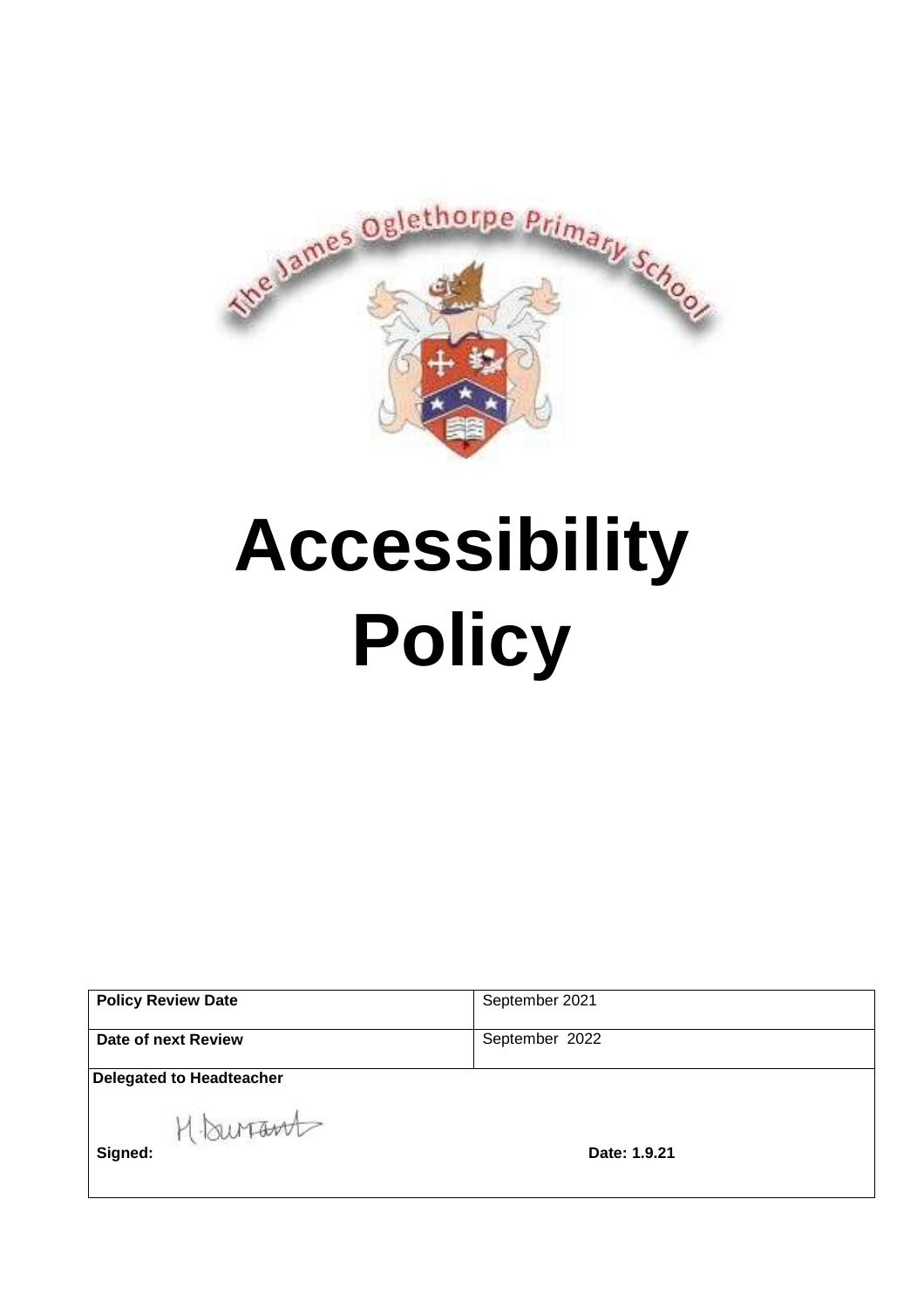# **Contents**

#### **1. Aims**

Schools are required under the Equality Act 2010 to have an accessibility plan. The purpose of the plan is to:

- Increase the extent to which disabled pupils can participate in the curriculum
- Improve the physical environment of the school to enable disabled pupils to take better advantage of education, benefits, facilities and services provided
- Improve the availability of accessible information to disabled pupils

Our school aims to treat all its pupils fairly and with respect. This involves providing access and opportunities for all pupils without discrimination of any kind.

All our pupils have the right to an education which is appropriate to them as individuals. As far as possible therefore it is our aim to minimise the difficulties that pupils will experience.

The plan will be made available online on the school website, and paper copies are available upon request.

Our school is also committed to ensuring staff are trained in equality issues with reference to the Equality Act 2010, including understanding disability issues.

The school supports any available partnerships to develop and implement the plan.

The school works with any outside agencies who are involved in a child's care (eg the school nurse, the local authority, occupational therapists and physio therapists) to implement plans to support children with disabilities.

Our school's complaints procedure covers the accessibility plan. If you have any concerns relating to accessibility in school, this procedure sets out the process for raising these concerns.

We have included a range of stakeholders in the development of this accessibility plan, including [include as appropriate: pupils, parents, staff and governors of the school].

## **2. Legislation and guidance**

This document meets the requirements of [schedule 10 of the Equality Act 2010](http://www.legislation.gov.uk/ukpga/2010/15/schedule/10) and the Department for Education (DfE) [guidance for schools on the Equality Act 2010.](https://www.gov.uk/government/publications/equality-act-2010-advice-for-schools)

The Equality Act 2010 defines an individual as disabled if he or she has a physical or mental impairment that has a 'substantial' and 'long-term' adverse effect on his or her ability to undertake normal day to day activities.

Under the [Special Educational Needs and Disability \(SEND\) Code of Practice,](https://www.gov.uk/government/publications/send-code-of-practice-0-to-25) 'long-term' is defined as 'a year or more' and 'substantial' is defined as 'more than minor or trivial'. The definition includes sensory impairments such as those affecting sight or hearing, and long-term health conditions such as asthma, diabetes, epilepsy and cancer.

Schools are required to make 'reasonable adjustments' for pupils with disabilities under the Equality Act 2010, to alleviate any substantial disadvantage that a disabled pupil faces in comparison with non-disabled pupils. This can include, for example, the provision of an auxiliary aid or adjustments to premises.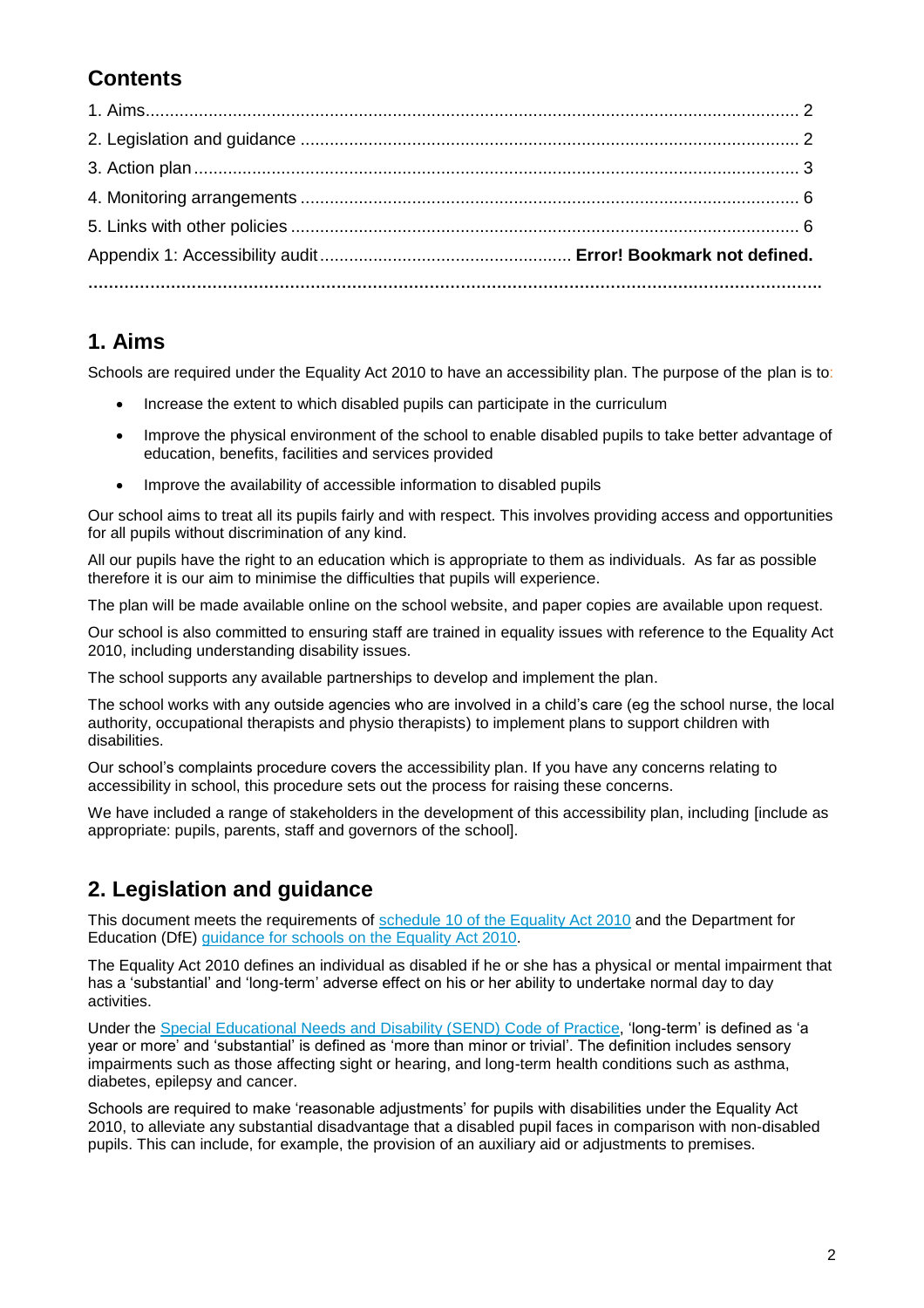# **3. Action plan**

This action plan sets out the aims of our accessibility plan in accordance with the Equality Act 2010.

| Aim                                                                     | <b>Current good practice</b><br>Include established practice and<br>practice under development                                                                                                                                                                                                                                                                                                                                                                                                                                                                                                                                                                                                                                | <b>Objectives</b><br>State short, medium and<br>long-term objectives                                                                                                                                                                                                                                                                                                                                                                                                                                                                                  | <b>Actions to be</b><br>taken                                                                                                                                                                                                                                                                                                                                                                                                                                    | <b>Person</b><br>responsible                                                                  | Date to<br>complete<br>actions<br>by                                                    | <b>Success criteria</b>                                                                                                                                                                          |
|-------------------------------------------------------------------------|-------------------------------------------------------------------------------------------------------------------------------------------------------------------------------------------------------------------------------------------------------------------------------------------------------------------------------------------------------------------------------------------------------------------------------------------------------------------------------------------------------------------------------------------------------------------------------------------------------------------------------------------------------------------------------------------------------------------------------|-------------------------------------------------------------------------------------------------------------------------------------------------------------------------------------------------------------------------------------------------------------------------------------------------------------------------------------------------------------------------------------------------------------------------------------------------------------------------------------------------------------------------------------------------------|------------------------------------------------------------------------------------------------------------------------------------------------------------------------------------------------------------------------------------------------------------------------------------------------------------------------------------------------------------------------------------------------------------------------------------------------------------------|-----------------------------------------------------------------------------------------------|-----------------------------------------------------------------------------------------|--------------------------------------------------------------------------------------------------------------------------------------------------------------------------------------------------|
| Increase access to<br>the curriculum for<br>pupils with a<br>disability | Our school offers a differentiated<br>curriculum for all pupils.<br>We use resources tailored to the<br>needs of pupils who require<br>support to access the curriculum.<br>Curriculum resources include<br>examples of people with<br>disabilities.<br>Curriculum progress is tracked for<br>all pupils, including those with a<br>disability.<br>Targets are set effectively and are<br>appropriate for pupils with<br>additional needs.<br>The curriculum is reviewed to<br>ensure it meets the needs of all<br>pupils. Where appropriate, pupils<br>follow an individualized curriculum<br>to meet their needs.<br>Pupils who require extended time<br>off school due to their disability<br>are supported by the school. | <b>LONG TERM:</b><br>Pupils with disabilities to<br>enjoy full access to the<br>curriculum and school<br>life and flourish at<br>school.<br>Different disabilities are<br>reflected across the<br>curriculum.<br><b>MEDIUM TERM:</b><br><b>Termly SMART</b><br>individual targets set on<br>IEP passports and other<br>adaptations recorded on<br>first page.<br>Staff trained to support<br>children on Health care<br>plans(HCP) to manage<br>their disabilities.<br>Internal and external<br>support for pupils with<br>mental health difficulties | Overview of:<br><b>SEND</b> children<br><b>HCP</b> children<br>To be written and<br>circulated to all staff.<br>Staff to familiarize<br>themselves with the<br>disabilities within their<br>class through:<br>Thorough handover<br>from previous teacher.<br>Meetings with SENCO<br>Being familiar with all<br>Health care plans in<br>place and make the<br>necessary adaptations<br>within their classroom.<br>Liaise with SENCO for<br>specialised equipment. | <b>SENCO</b><br>Office<br>Manager<br><b>TEACHERS</b><br><b>SENCO</b><br><b>Teaching Staff</b> | Short term:<br>Jan 22<br>Medium<br>term:<br><b>July 2022</b><br>Long term:<br>Sept 2022 | Pupils with disabilities<br>needs are met so they<br>are able to participate<br>in all of school life,<br>make expected<br>progress and their<br>attendance is as good<br>as it possibly can be. |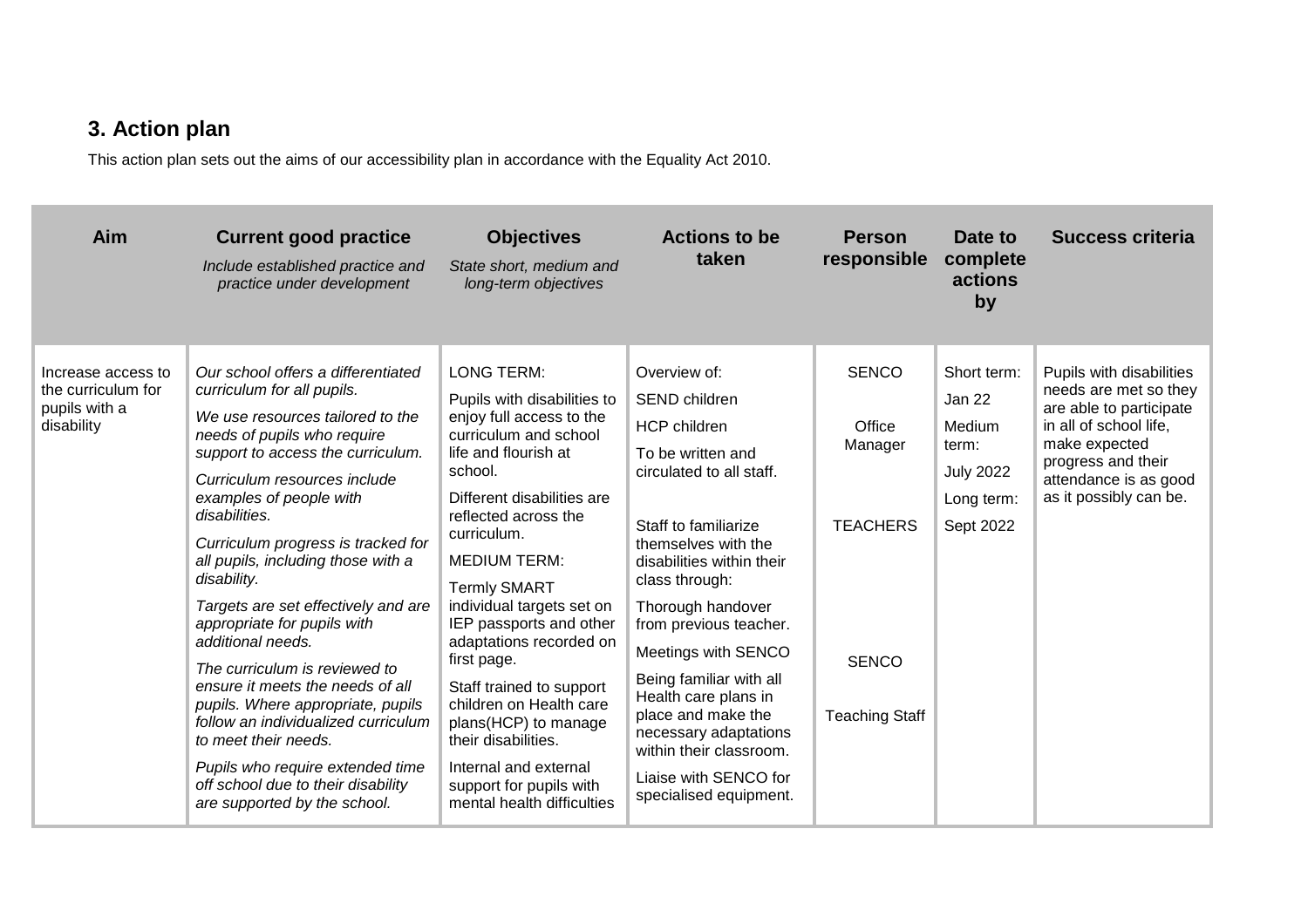|  | Work will be provided for the<br>period whilst they are absent if<br>appropriate. If a pupil is off for<br>more than 15 working days then<br>the school will work with the local<br>authority to apply for the tutoring<br>service. A phased return will be<br>supported if necessary. | in place (learning<br>mentor, CAMHs)<br>Subject Leaders to<br>ensure that when<br>purchasing resources<br>for their subject they<br>reflect different<br>disabilities.<br><b>SHORT TERM:</b><br>Staff are aware of the<br>children who have<br>disabilities in their class<br>and are able to plan in<br>advance so these pupils<br>are able to access all<br>areas of the curriculum.<br>All staff carry out audit<br>of resources that reflect<br>different disabilities | All new information<br>regarding a child's<br>disability to be recorded<br>and distributed to<br>relevant staff.<br>HCPs (yearly) and IEP<br>passports (termly) to be<br>updated.<br>Office Manager to liaise<br>with outside agencies<br>and where appropriate<br>follow their guidance to<br>update all care plans.<br><b>Class Teachers carry</b><br>out an audit of what<br>different disabilities are<br>reflected in their class<br>resources and display.<br>Subject Leaders to carry<br>out an audit of what<br>different disabilities are<br>reflected in their<br>subject's resources. | Office<br>manager<br>Office<br>Manager/<br><b>SENCO</b><br>Class teachers<br>Subject<br>Leaders |  |  |
|--|----------------------------------------------------------------------------------------------------------------------------------------------------------------------------------------------------------------------------------------------------------------------------------------|----------------------------------------------------------------------------------------------------------------------------------------------------------------------------------------------------------------------------------------------------------------------------------------------------------------------------------------------------------------------------------------------------------------------------------------------------------------------------|--------------------------------------------------------------------------------------------------------------------------------------------------------------------------------------------------------------------------------------------------------------------------------------------------------------------------------------------------------------------------------------------------------------------------------------------------------------------------------------------------------------------------------------------------------------------------------------------------|-------------------------------------------------------------------------------------------------|--|--|
|--|----------------------------------------------------------------------------------------------------------------------------------------------------------------------------------------------------------------------------------------------------------------------------------------|----------------------------------------------------------------------------------------------------------------------------------------------------------------------------------------------------------------------------------------------------------------------------------------------------------------------------------------------------------------------------------------------------------------------------------------------------------------------------|--------------------------------------------------------------------------------------------------------------------------------------------------------------------------------------------------------------------------------------------------------------------------------------------------------------------------------------------------------------------------------------------------------------------------------------------------------------------------------------------------------------------------------------------------------------------------------------------------|-------------------------------------------------------------------------------------------------|--|--|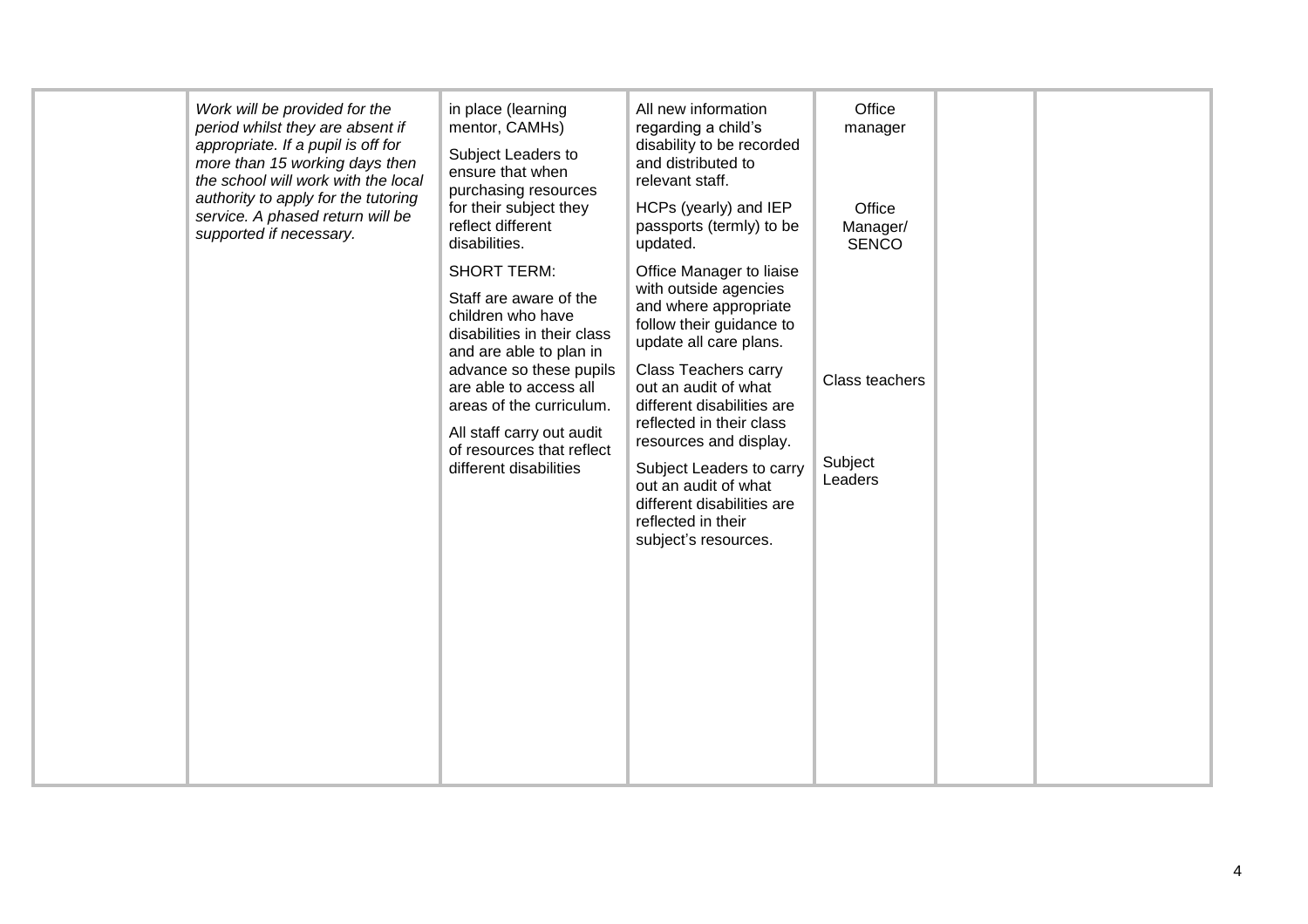| Improve and<br>maintain access to<br>the physical<br>environment            | The environment is adapted to the<br>needs of pupils as required.<br>This includes:<br>Disabled toilet in Juniors<br>Access to junior corridor<br>(currently steps only)<br>Paving is accessible to all                                                                        | <b>LONG TERM TARGET:</b><br>Ramp access to junior<br>corridor<br><b>Disabled Junior Toilet</b><br>Paving re-laid at back of<br>school<br><b>MEDIUM TERM</b><br><b>TARGET:</b><br><b>SHORT TERM:</b>                                                                                                                                                                                                   | Costings for Long Term<br>Targets                                                                                                                                                                                                                                 | Asset<br>Management,<br>SLT and<br>governors               |                  | Pupils and parents are<br>able to access all<br>areas of the school.                                                                          |
|-----------------------------------------------------------------------------|--------------------------------------------------------------------------------------------------------------------------------------------------------------------------------------------------------------------------------------------------------------------------------|-------------------------------------------------------------------------------------------------------------------------------------------------------------------------------------------------------------------------------------------------------------------------------------------------------------------------------------------------------------------------------------------------------|-------------------------------------------------------------------------------------------------------------------------------------------------------------------------------------------------------------------------------------------------------------------|------------------------------------------------------------|------------------|-----------------------------------------------------------------------------------------------------------------------------------------------|
| Improve the<br>delivery of<br>information to<br>pupils with a<br>disability | Our school uses a range of<br>communication methods to<br>ensure information is accessible.<br>This includes:<br>Large print resources<br>Coloured overlays /<br>coloured backgrounds.<br>Pictorial or symbolic<br>$\bullet$<br>representations (visuals)<br>Visual timetables | <b>LONG TERM TARGET:</b><br><b>MEDIUM TERM</b><br>TARGET:<br>Increase the amount of<br>signage that is<br>accompanied by a<br>visual.<br>Teachers to consider<br>how visuals can be used<br>to enhance the<br>communication of<br>information within their<br>planning.<br><b>SHORT TERM</b><br>TARGET:<br>Investigate what<br>information is difficult for<br>pupils with disabilities to<br>access. | Pupil voice - SENDco to<br>liaise with class<br>teachers and TAs to<br>ascertain which types of<br>information around the<br>school pupils with<br>disabilities cannot<br>access. Consider the<br>impact of this and then<br>make improvements to<br>the signage. | <b>SENCO</b><br>Class teachers<br><b>TAs</b><br><b>SLT</b> | <b>July 2022</b> | Pupils are able to<br>access all necessary<br>information and are<br>therefore able to learn,<br>follow routines and<br>keep themselves safe. |